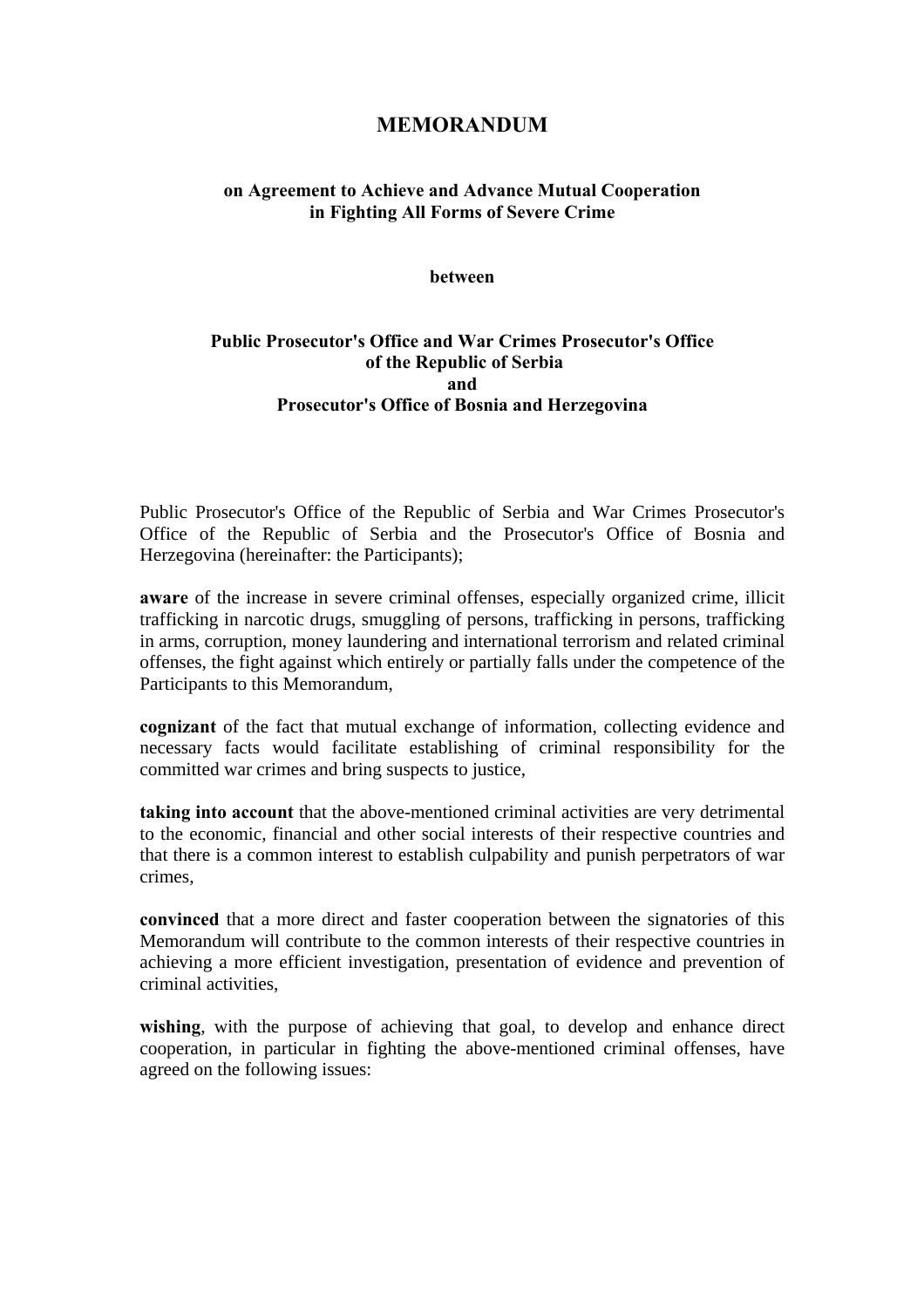#### **AREA OF APPLICATION**

- **1.** The Participants shall cooperate in accordance with the provisions of this Memorandum and will render assistance to each other at a request or at their own initiative, pursuant to the provisions of this Memorandum and abiding by the laws and regulations of their respective countries and the international bilateral and multilateral agreements between Serbia-Montenegro and Bosnia and Herzegovina that are in force.
- **2.** The assistance may include in particular: a) gathering and exchanging information, reports and documents, when no coercion is required for that purpose, including statements of suspects or other persons,
	- b) exchanging information that enable or contribute to the investigation or prevention of criminal activities,
	- c) exchanging laws and other legislation from the scope of criminal law and other fields when necessary for conducting criminal procedure,
	- d) exchanging legal opinions in the field of criminal law, as needed,
	- e) exchanging other pieces of information, such as telephone and fax numbers, e-mail addresses and the like.
- **3.** This Memorandum shall not prevent the Participants from using other commonly acceptable modes of cooperation as well, abiding by the laws, regulations and procedures of their respective countries.

Nothing in this Memorandum shall affect the precedence of application of provisions of the international instruments on international judicial assistance.

## **INFORMATION**

**4.** In the aim of creating the most favorable conditions for cooperation, the competent state Prosecutor's Offices shall send out and receive requests directly, pursuant to this Memorandum. The participants shall exchange the necessary information on the names of State Prosecutors, addresses, telephone numbers operational in the course of

office hours and hotline numbers, as well as the other information enabling direct communication.

- **5.** Authorized officials for coordination of cooperation on the part of the Public Prosecutor's Office and the War Crimes Prosecutor's Office of the Republic of Serbia shall be:
	- Deputy Public Prosecutor of the Republic of Serbia,
	- Deputy War Crimes Prosecutor of the Republic of Serbia.
	- Prosecutorial Focal Point of the South Eastern Europe Prosecutors Advisory Group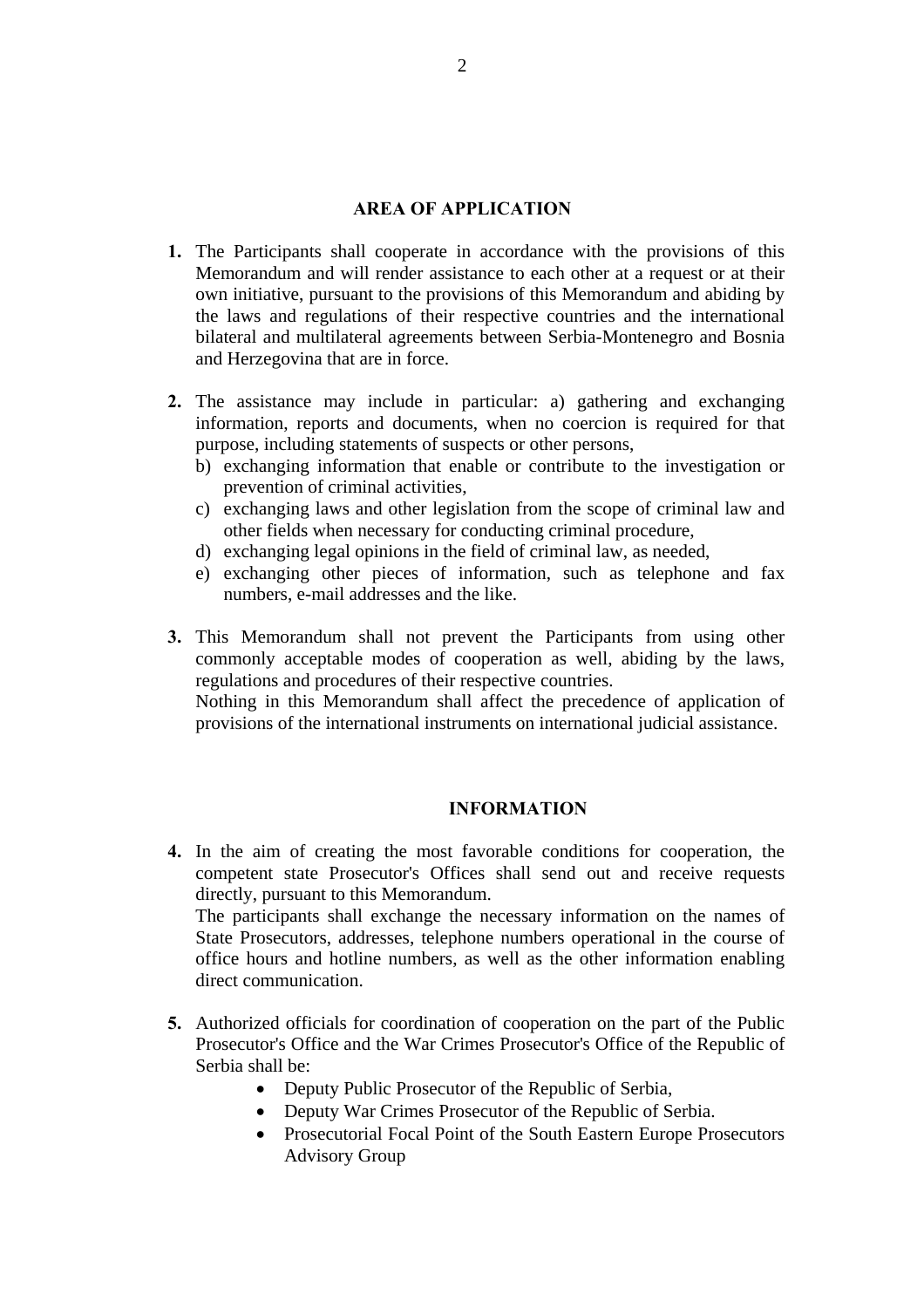Authorized officials on the part of (on behalf of) the Prosecutor's Office of Bosnia and Herzegovina shall be:

- Deputy Chief Prosecutor of the Prosecutor's Office of Bosnia and Herzegovina – Head of the Special Department for Organized Crime, Economic Crime and Corruption,
- Deputy Chief Prosecutor of the Prosecutor's Office of Bosnia and Herzegovina – Head of the Special Department for War Crimes.

## **FORM AND CONTENTS OF REQUEST FOR ASSISTANCE (COOPERATION)**

**6.** The request for assistance (cooperation) shall be submitted in writing. However, in case of emergency, the request may be submitted verbally, i.e. through telecommunications means.

The verbal request shall be confirmed in writing within 48 hours, unless the Participant to whom the request has been submitted agrees otherwise. Translation into the language of the country of the Participant to which the request has been submitted shall be attached to the request and the enclosed documents, unless otherwise agreed.

**7.** The request shall contain:

(1) the name of the state Prosecutor's Office conducting the procedure or other measures in relation to which the request is submitted;

(2) summary of the facts of the case and nature of the procedure, including the description of the particular criminal offense with reference to the appropriate articles of the law and legal description of the act;

(3) the reason why information or other assistance is being requested;

(4) description of the contents of the information or other requested assistance;

(5) depending on the circumstances, the information on the identity, citizenship and whereabouts of the person possessing information or the suspect.

**8.** When necessary and to the extent possible, the request shall also contain:

(1) list of questions for the person that is to be questioned;

(2) description of the procedure that would be desirable to follow when fulfilling the request;

(3) information on compensation, expenses that will be paid out, as well as the protection that the person required to show up is entitled to, pursuant to Item 26;

(4) any other piece of information that can be of assistance in the fulfillment of the request.

## **FULFILLMENT OF REQUEST**

**9.** The request shall be fulfilled as soon as possible, pursuant to the procedure envisaged by the laws and regulations stipulating execution of activities by the Participant to which the request has been submitted.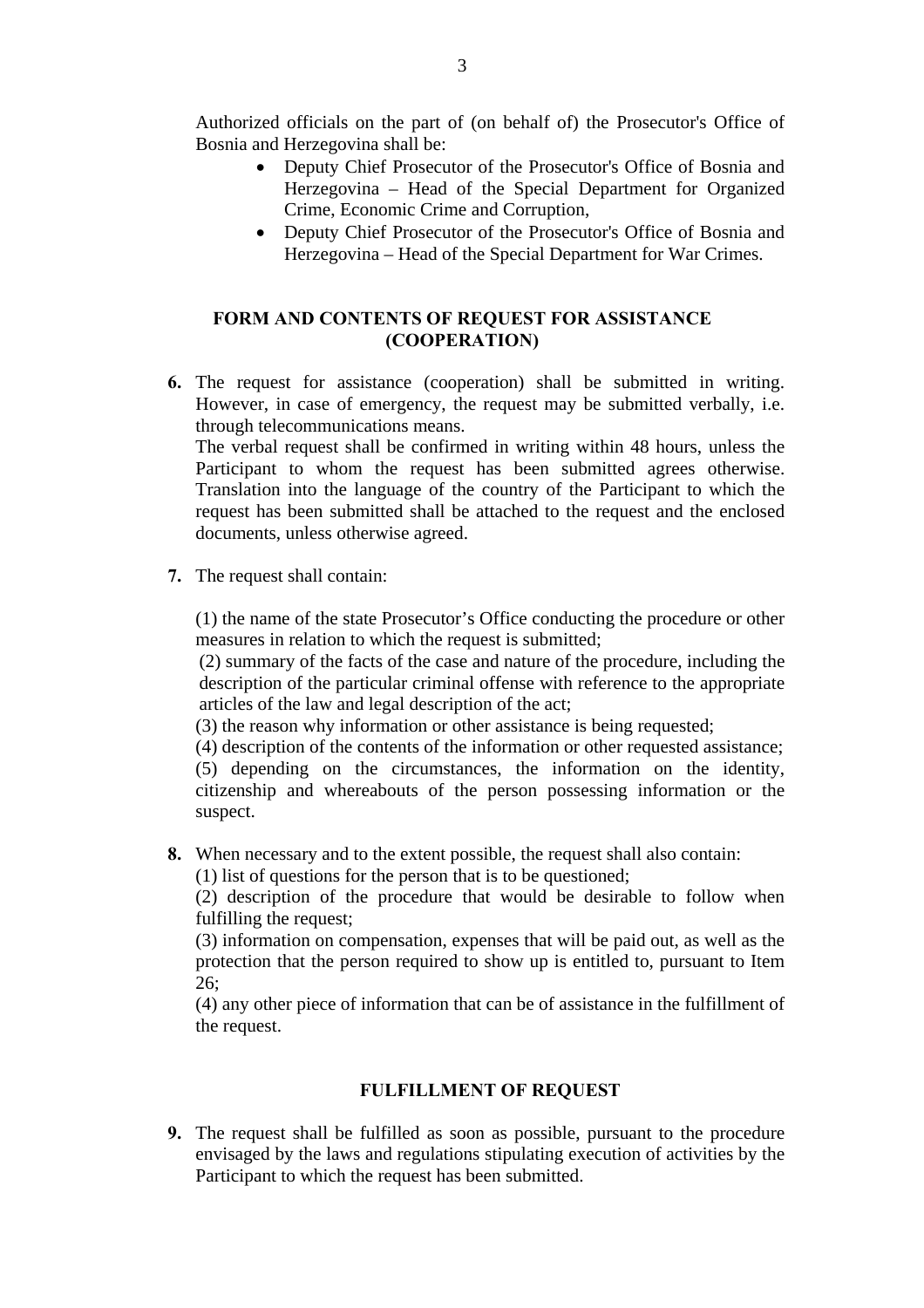The Participant to which the request has been submitted may ask for additional information, if necessary for the fulfillment of the request.

- **10.** The Participant to which the request has been submitted shall endeavor to act in compliance with the requests of the Participant that has submitted the request, provided it is not contrary to the fundamental legal principles of the country of the Participant to which the request has been submitted.
- **11.** The Participant to which the request has been submitted shall pay regular expenses pertaining to the fulfillment of the request. Any extraordinary expenses shall be subject of mutual agreement of the Participants before they are incurred.

#### **USE OF INFORMATION AND DOCUMENTS**

- **12.** The Participant to which the request has been submitted shall undertake everything necessary to keep the request and/or the contents thereof confidential, if such confidentiality is requested by the Participant that has submitted the request. If the fulfillment of the request could or shall lead to violation of confidentiality, the Participant that has submitted the request shall be informed about it prior to the fulfillment. The Participant that has submitted the request may subsequently, and irrespective of it, demand that the request is fulfilled.
- **13.** The Participant to which the request has been submitted shall, if requested, inform the Participant that has submitted the request on the progress in relation to the fulfillment of the request.
- **14.** If the fulfillment of the request does not fall within the competence of the Participant to which the request has been submitted, that Participant shall immediately inform the Participant that has submitted the request about that fact.

#### **EXCEPTIONS TO OBLIGATION TO RENDER ASSISTANCE**

- **15.** The Participant to which the request has been submitted may refuse to fulfill the request for assistance: (1) if the fulfillment of the request may be detrimental to the sovereignty, security and/or other fundamental interests of the country of the Participant providing the assistance, or if contrary to the legal provisions of the country of that Participant; (2) if the Participant to which the request has been submitted deems that the fulfillment of the request would affect criminal procedure in its country.
- **16.** Prior to the refusal of assistance pursuant to Item 15, the Participant to which the request has been submitted shall consult with the Participant that has submitted the request in order to determine whether assistance could be rendered under certain conditions. If the Participant that has submitted the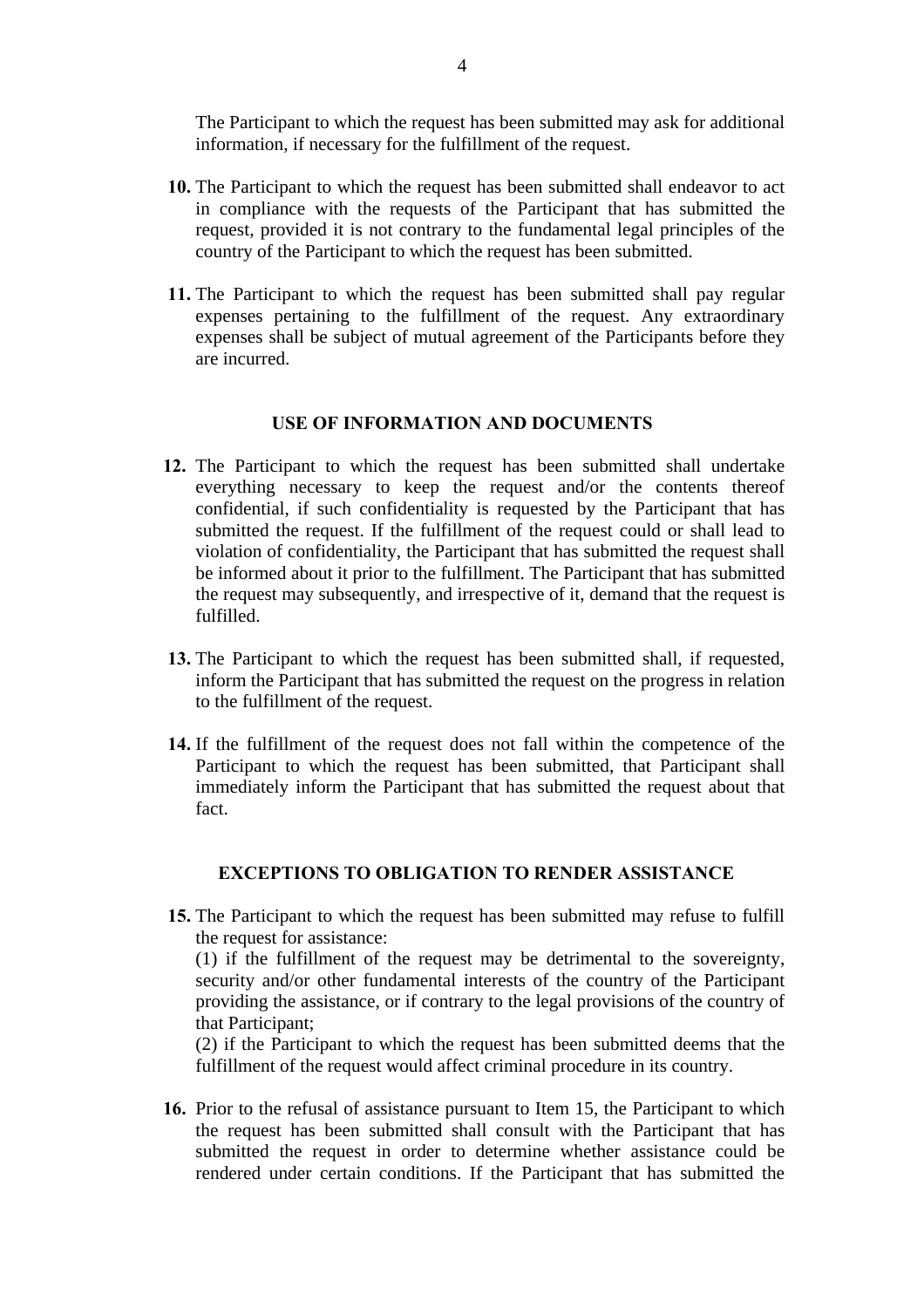request accepts the conditions, that Participant shall be obliged to comply with them.

**17.** Should the Participant to which the request has been submitted decline assistance, the Participant that has submitted the request shall be informed about it verbally as soon as possible, and in writing within 15 (fifteen) days in any case.

## **RESTRICTIONS IN USE OF RESULTS OF FULFILLED REQUEST**

- **18.** The result of the requests fulfilled pursuant to this Memorandum cannot be used for the purpose different to the purpose for which assistance was requested and rendered without the permission of the Participant that has rendered the assistance.
- **19.** The information pertaining to persons may be handed over to other competent bodies, only if the Participant to which the request has been submitted explicitly grants it in writing and, if the law, by which the Participant that receives the request abides, allows for such other use.
- **20.** The Participant to which the request has been submitted may ask that the result of the request fulfilled pursuant to this Memorandum is kept confidential or used exclusively under the precisely specified conditions. If the Participant that has submitted the request accepts the result of the request fulfilled under those conditions, that Participant shall do everything in its power to ensure that those conditions are complied with.
- **21.** This Memorandum shall not prevent the use or disclosure of the results of a fulfilled request where it is necessary pursuant to the law and regulations stipulating the actions of the Participant that has submitted the request in the pre-investigative or the criminal procedure. The Participant that has submitted the request is obliged to inform the Participant to which the request has been submitted in advance about such possible or mandatory use or disclosure of the results of the request fulfilled.
- **22.** Should the Participant that submitted the request pursuant to Item 18 of this Memorandum announce the results of the request fulfilled, they may be used subsequently for all the lawful purposes, with restrictions stipulated in Articles 19-21 of this Memorandum.

## **PROVIDING RECORDS AND ESTABLISHING IDENTITY AND LOCATION OF PERSONS AND PROPERTY**

**23.** A Participant may request to be forwarded records of the country of the other Participant that are important for conducting the procedure. The Participant to which the request has been submitted shall hand over photocopies of publicly available records to the Participant that has submitted the request.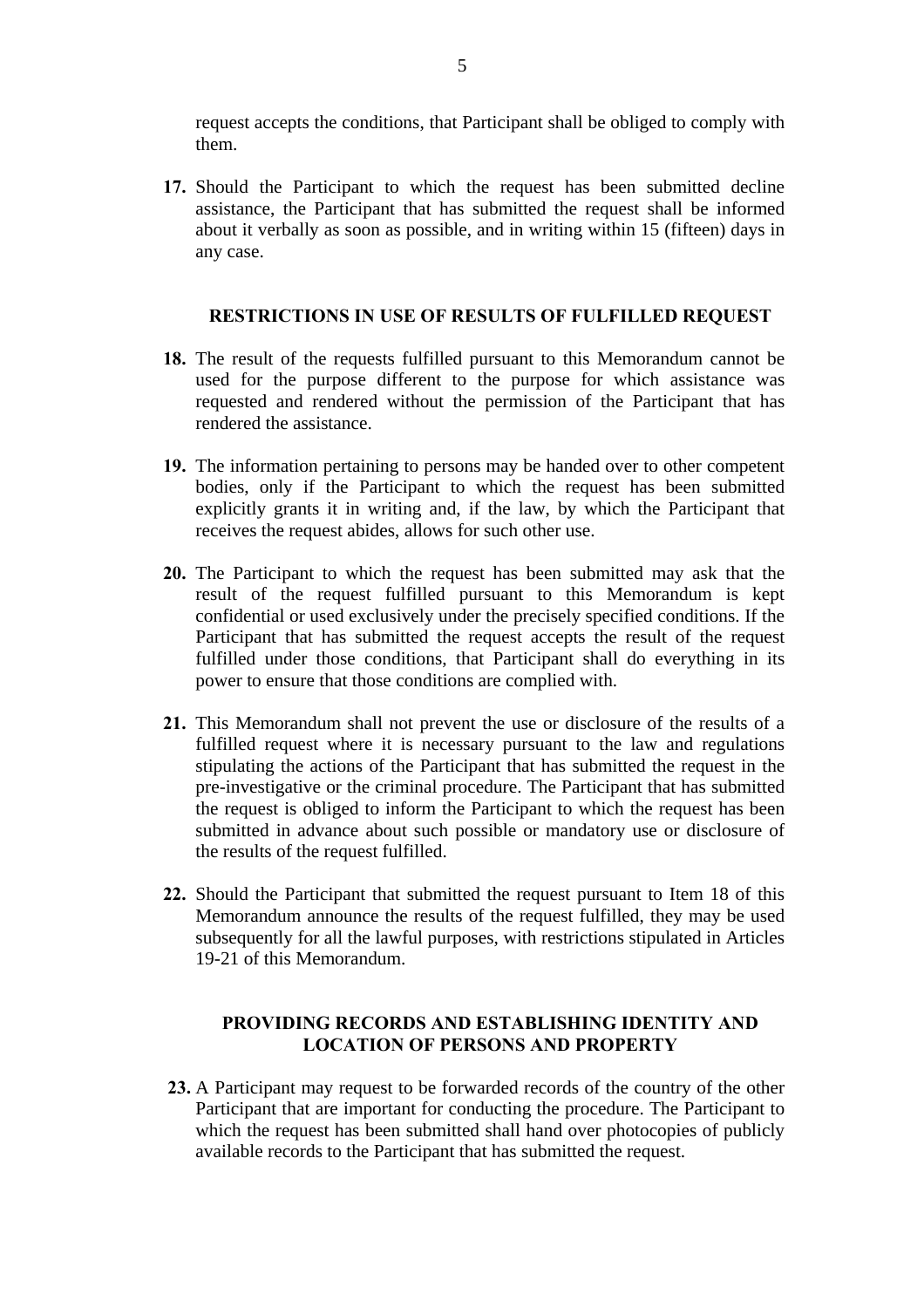- **24.** The Participant to which the request has been submitted may hand over photocopies of all of its records that are not publicly available only insofar and under the same conditions under which they will be made available to the competent authorities of that country and if that is not contrary to the legislation of the country of the Participant to which the request has been submitted.
- **25.** If a request is submitted asking to establish, through the competent police bodies, the identity and whereabouts of a person or to obtain the information on the property located in the territory of the country of the Participant to which the request has been submitted, the Participant to which the request has been submitted shall do everything in its power in order to fulfill that request in compliance with the laws and regulations of its country as soon as possible.

#### **RETURN OF DOCUMENTS, MATERIALS AND PROPERTY**

- **26.** If possible and if the Participant to which the request has been submitted requests so, the Participant that has submitted the request shall return the documents, materials and property handed over as a result of the fulfilled request.
- **27.** The Participant that has submitted the request may, with consent of the Participant to which the request has been submitted, postpone the return of any requested document, material or property, if it is necessary for the purpose of conducting criminal or civil court procedure.
- **28.** The Participant to which the request has been submitted may request from the Prosecutor who has submitted the request to agree on the conditions necessary in order to protect the interest of third parties with regard to the documents, materials or other property that should be handed over.

## **IN COMPLIANCE WITH PRINCIPLES ESTABLISHED IN EUROPEAN CONVENTION ON PROTECTION OF HUMAN RIGHTS AND FUNDAMENTAL FREEDOMS**

**29.** The Participants hereby accept that the cooperation and the activities undertaken pursuant to this Memorandum shall be in compliance with the European Convention on the Protection of Human Rights and Fundamental Freedoms.

#### **CONSULTING**

**30.** The Participants shall consult with each other in order to agree about the continuous and efficient implementation of this Memorandum. The Participants shall resolve all difficulties stemming from this Memorandum by way of consultations and negotiations.